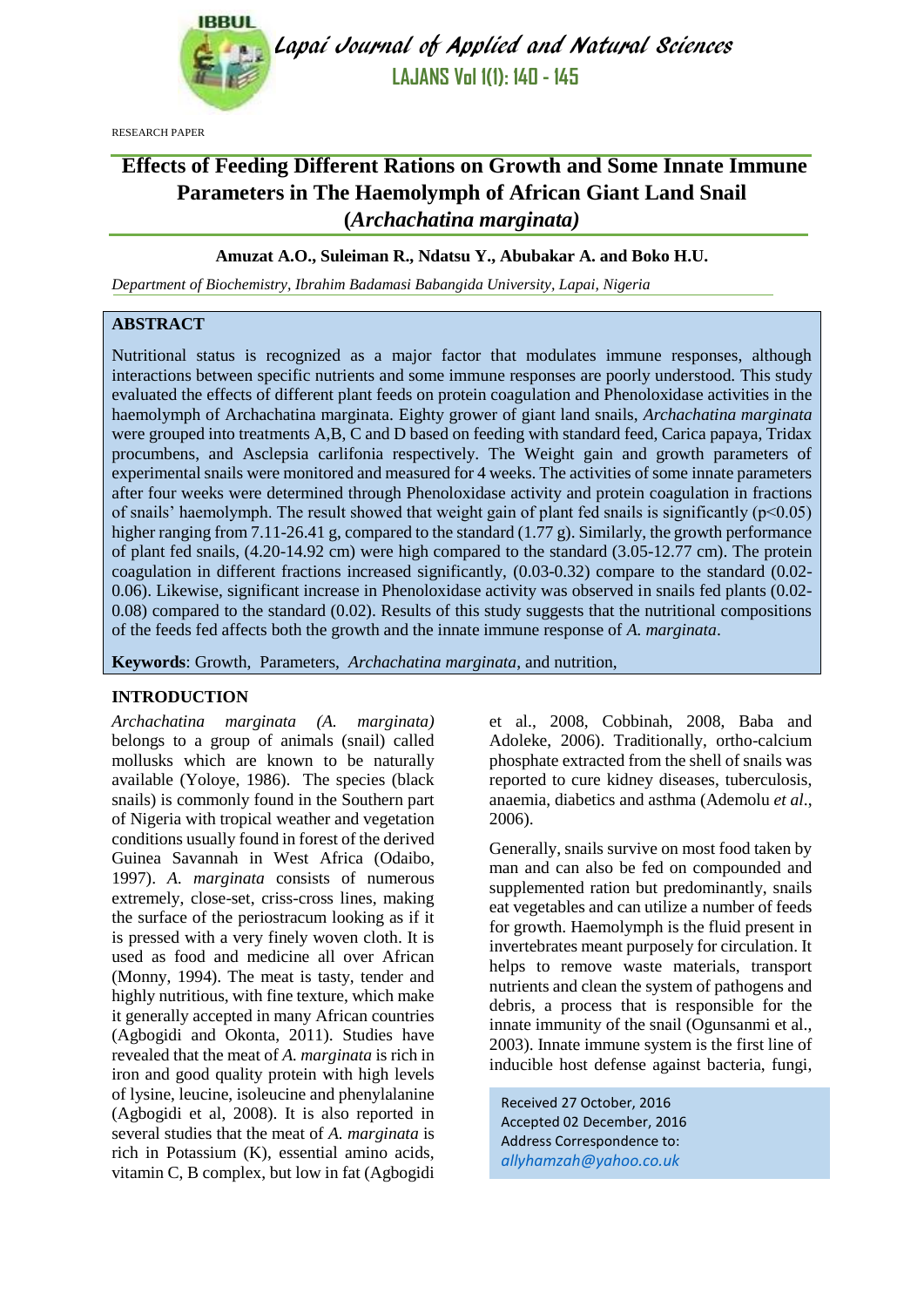and viral pathogens (Haebe et al., 2004). The system is essential for the survival of snails because they lack immunoglobulin, but have developed means of detecting and responding to microbial attack (Begun et al., 2000). Haemolymph coagulation, melanin formation, and lectin-mediated complement activation are the prominent immune responses in snails (Salawu et al., 2011).

Phenoloxidase (PO) is another key component of the invertebrates' immune system that plays an active role in the sustainability and survival of snails. It is an important enzyme responsible for the activation of melanogenesis in invertebrates, which could be used as a tool against several pathogens (Cerenius and Soderha II, 2004). Its main role in melanogenesis is to convert phenols to quinones, which could be polymerized to form melanin (Ceranius and Soderha II, 2004). PO in invertebrates undergo activation and inhibition, which involve different cell types (hemocytes, plasmatocyt, and crystal cells). However, the innate immune systems in the Haemolymph of A. marginata subjected to different feedings have not been studied.

Therefore, this study was designed to examine the effects of different plant feeds on the growth of A. marginata as well as Phenoloxidase activity and protein coagulation in its heamolymph.

# **METHODOLOGY**

## **The study area**

The research was carried out in the Department of Biochemistry laboratory, Ibrahim Badamasi Babangida University, Lapai, Niger State of Nigeria. Lapai Local Government is located in the Southern part of Niger State, and in the Southern Guinea Savanna zone. It is situated between latitude  $9^0$  N,  $5^0$  E of the equator.

## **Materials**

Endotoxin, Biuret reagent, pyrogallol, sodium acetate buffer, glucose, hydrogen peroxide, ethylenediaminetetra-acetic acid all of which are of analytical grade were purchased from Sigma Co. (St. Louis, Missouri USA) except endotoxin that was obtained from Dr Salawu Musa of the Department of Biochemistry, University of Ilorin, Kwara state, Nigeria. Fresh leaves of *Carica papaya*, *Tridax procumbens*, and *Asclepsia carlifonia* were daily obtained from IBB University Farm and identified in the Department of Biological Sciences IBB University, Lapai, Nigeria while the standard feed used was bought from Mikky animal feeds in Ilorin, Kwara stae..

## **Animals Husbandry Conditions**

The procedure for animal maintenance and use were performed in accordance with OECD Guideline of 2006. Eighty (80) pieces of *Archachatina*. *marginata* of six (6) months old were obtained from a local snairy farm (Mikky Snail farm), Ilorin, Kwara State, Nigeria and housed at the animal house of Biochemistry Department, IBB University, Lapai, Niger State. The animals were acclimatized by feeding with standard feed for 2 weeks before they were divided in to four (4) groups (A, B, C, and D) of 20 snails each based on feeds offered.. Group A, B, C, and D were fed daily with standard feed, leaves (0.4 g) of *C. papaya*, *T. procumbens*, and *A. carlifonia*, respectively, for 4 weeks.

## **Methods**

Haemolymph extracts were obtained in accordance with apical cracking method described by Ogunsanmi et al. (2003). Haemolymph plasma, and fractions; haemocytes lysate (HL), haemocytes lysate supernatant (HLS), and haemocytes lysate debris (HLD) were prepared and stored frozen in accordance with the method of Salawu et al. (2011). The methods of Salawu et al. (2011) were used to determine the average protein coagulation and Phenoloxidase activities in haemolymph of snails fed with different rations for 4 weeks. The average weekly growth performances; shell length (SL), mouth length (ML), mouth radius (MR) were determined using thread and ruler by subtracting the initial length from final length and weight gain by subtracting the initial weight from final weight after 4 weeks of experiment.

## **RESULTS**

# **Weight gain**

The average weight gain of snails subjected to different feeds were expressed in gram, as shown in Table 1.Results show a significant difference  $(p<0.05)$  in weight gain of snails fed with different plants compared to those fed with standard feed (1.77±0.13). Snails fed with *C. papaya* had the highest weight gain  $(26.41 \pm 0.24)$ , followed by those fed with *T*. *procumbens* (10.53±3.02 whereas those fed *A.*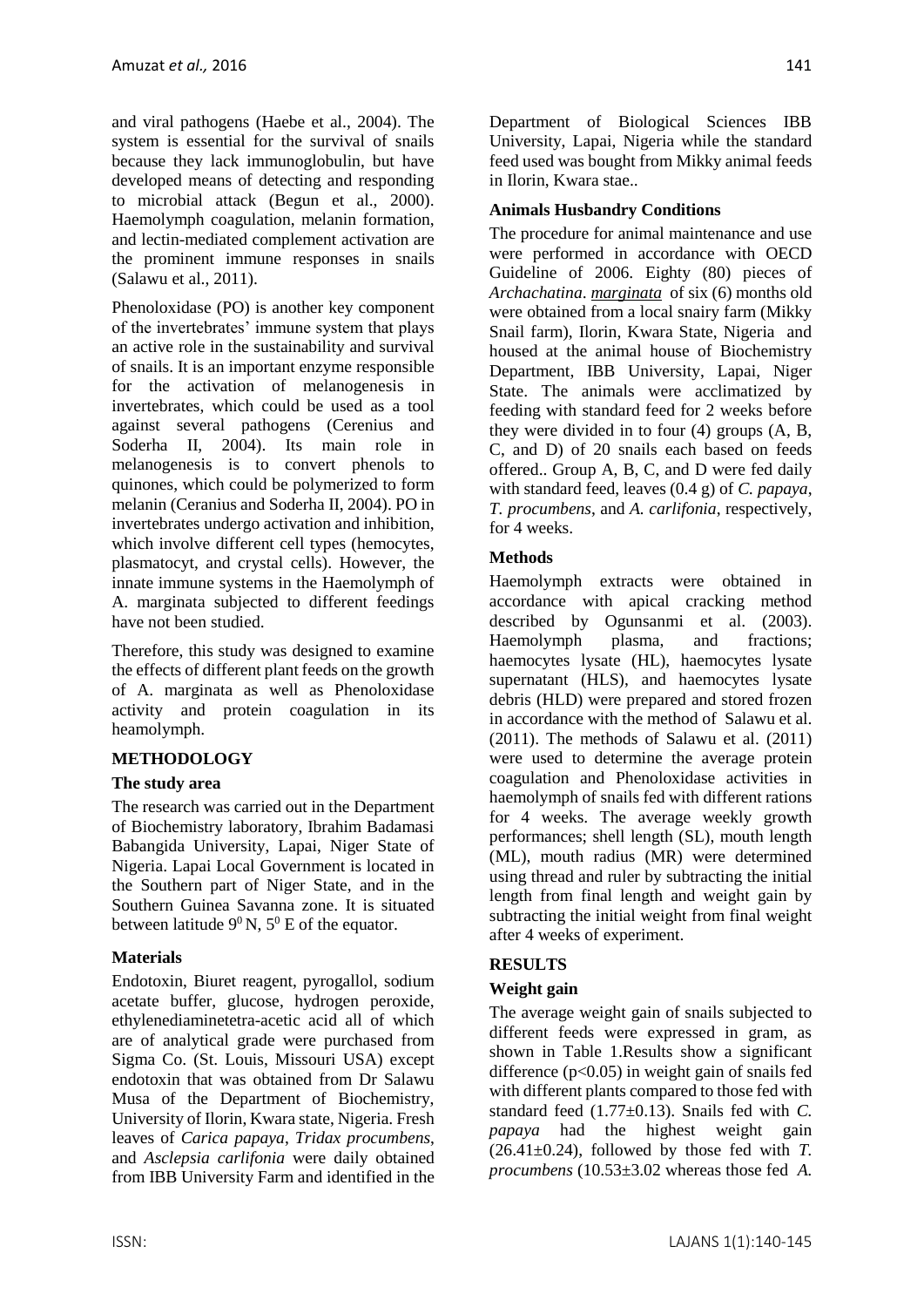*carlifonia* had the lowest weight gain of  $7.11 \pm 2.66$  (Table 1).

| Table 1. Average weight gain in the snails fed with different plant rations at the end of 4 weeks |  |  |  |  |  |  |  |
|---------------------------------------------------------------------------------------------------|--|--|--|--|--|--|--|
|                                                                                                   |  |  |  |  |  |  |  |

| Feed          | IW(g)             | FW(g)              | WG(g)                         |
|---------------|-------------------|--------------------|-------------------------------|
| Standard      | $171.63 \pm 3.98$ | $173.40\pm 40.11$  | $1.77 \pm 1.13^a$             |
| C. papaya     | $168.26 \pm 2.75$ | $194.67 \pm 39.32$ | $26.41 \pm 0.24$ <sup>b</sup> |
| T. procumbens | $165.78 \pm 1.14$ | $176.31 \pm 42.06$ | $10.53 \pm 3.08$ <sup>c</sup> |
| A. carlifonia | $162.13 \pm 3.78$ | $169.24 \pm 51.64$ | $7.11 \pm 2.66$ <sup>d</sup>  |

Values are Mean ± SD of 3 determinations. The values with same superscript (a or b) are not significantly different (p<0.05) from the standard. IW: Initial Weight, FW; Final Weight, WG; Weight Gain

#### **Growth Parameters**

The results of the average physical growth parameters of the snails fed different rations were expressed in centimeter as shown in Table 2. The result shows significant differences (p<0.05) in growth parameters measured in snails fed different plant rations and those fed with standard feed. Those fed with *C. papaya* had the highest growth of  $14.92\pm0.67$  cm (SL), 7.33±0.59 cm (ML), 6.93±0.56 cm (MW), and

4.36±0.55 cm (MR) as presented in Table 2. However, the snails fed with *T. procumbens* and *A. carlifonia* had their growth parameters significantly different  $(p<0.05)$  with 14.72±1.34 and 14.74±0.92 cm (SL), 7.10±0.88and 7.14±0.75 cm (ML), 6.33±0.51 and 6.27±0.83 cm (MW), and 4.20±0.52 and 4.34±0.54 cm, respectively, compared with snails fed with standard  $(12.77\pm1.12$  cm (SL), 5.80±0.81 cm (ML), 6.03±0.82 cm (MW), and  $3.05\pm0.23$  cm (MR) as shown in Table 2.

**Table 2. Average increase in the physical growth parameters of snails fed with different plant rations at the end of 4 weeks**

| Feeds           | $SL$ (cm)                     | $ML$ (cm)                    | $MW$ (cm)                    | $MR$ (cm)                    |
|-----------------|-------------------------------|------------------------------|------------------------------|------------------------------|
| <b>Standard</b> | $12.77 \pm 1.12^a$            | $5.08 \pm 0.81$ <sup>a</sup> | $6.03 \pm 0.82$ <sup>a</sup> | $3.05 \pm 0.22^{\text{a}}$   |
| C. papaya       | $14.92 \pm 0.67^{\rm b}$      | $7.23 \pm 0.59^b$            | $6.93 \pm 0.56^b$            | $4.36 \pm 0.55^{\rm b}$      |
| T. procumbens   | $14.72 \pm 1.34$ °            | $7.10 \pm 0.88$ <sup>c</sup> | $6.33 \pm 0.51$ °            | $4.20 \pm 0.52$ <sup>c</sup> |
| A. carlifonia   | $14.74 \pm 0.92$ <sup>c</sup> | $7.14 \pm 0.75$ <sup>c</sup> | $6.27 \pm 0.83$ <sup>d</sup> | $4.34 \pm 0.52^b$            |

Values are Mean ± SD of 3 determinations. The values with same superscript (a or b) are not significantly different (p<0.05) from the standard. SL: Shell Length, ML; Mouth Length, MW; Mouth Width, MR; Mouth Radius

#### **Protein coagulation and Phenoloxidase activity in** *A. marginata* **haemolymph**

The results for Phenoloxidase activity in the haemolymph and that of protein coagulation in plasma and other haemolymph fractions of snails are shown in Table 3. The result shows that the average protein coagulations in plasma, HL, HLS, and HLD of snails fed with *C. papaya* are different significantly  $(p<0.05)$  with plasma (0.12±0.01), HL (0.08±0.01), HLS  $(0.23\pm0.01)$ , and HLD  $(0.32\pm0.02)$  compare to standard with plasma  $(0.042\pm0.02)$ , HL (0.02±0.002), HLS (0.06±0.02), and HLD  $(0.15\pm0.01)$  as appeared in Table 3. However,

the plasma  $(0.04\pm0.004$  and  $(0.05\pm0.008)$  and HL (0.06±0.003 and 0.03±0.02) in snails fed with *T. procumbens* and *A. carlifonia*, respectively, were not significantly different (p>0.05) from standard with plasma  $(0.04\pm0.02)$  and HL  $(0.02\pm0.008)$ . Also, the HLS (0.13±0.003and 0.15±0.03) and HLD (0.31±0.04 and 0.24±0.02) of snails fed with *T. procumbens* and *A. carlifonia* are significantly different  $(p<0.05)$  compare to those fed with standard with HLS (0.06±0.02) and HLD  $(0.15\pm0.01)$  as presented in table 3. Likewise, the snails fed with C. papaya had their Phenoloxidase activity  $(0.08\pm0.005)$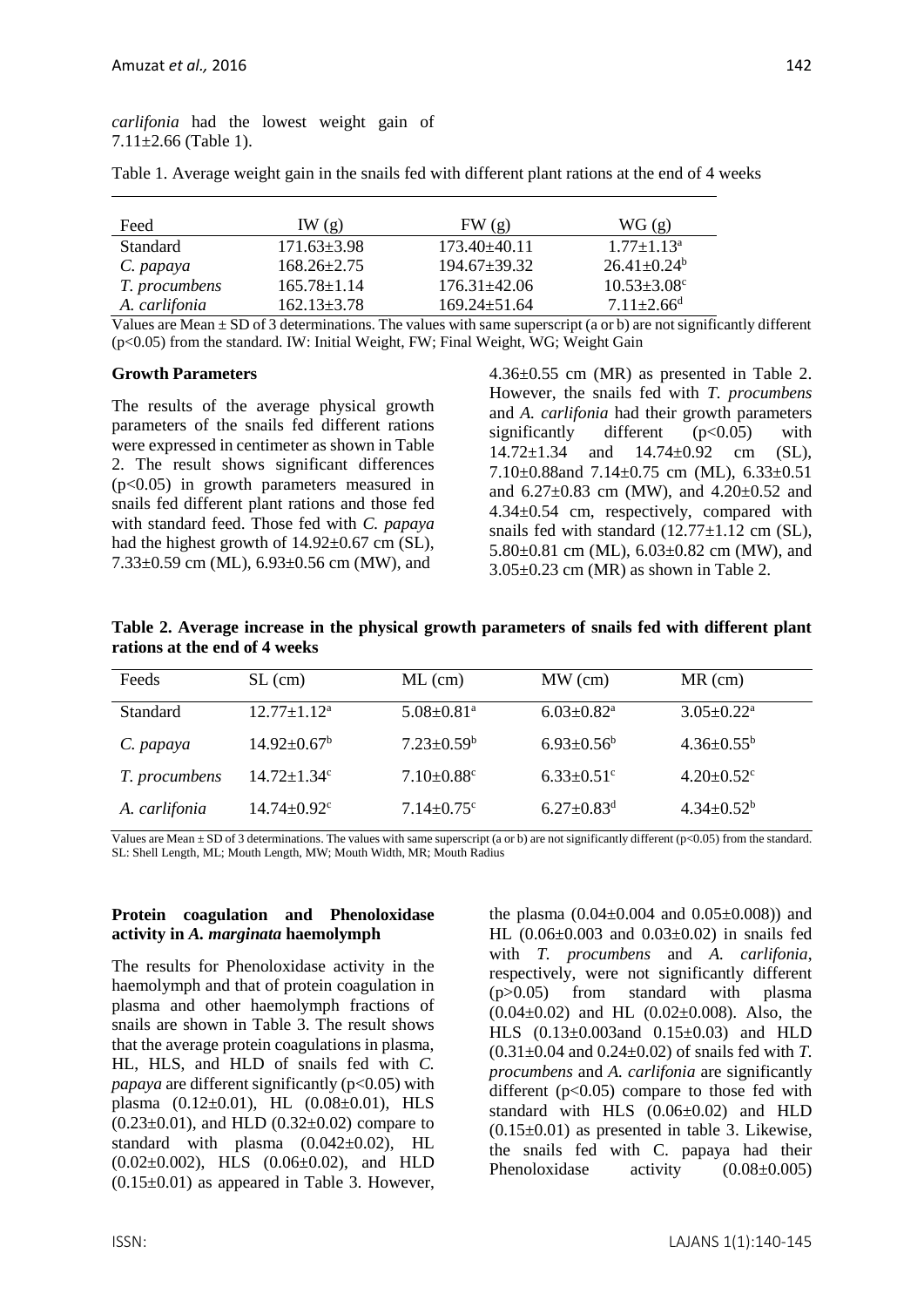significantly different  $(p<0.05)$  compared to standard  $(0.02\pm0.002)$ , while the phenoloxidase activity of snails fed with *T. procumbens* (0.02±0.002) and *A. carlifonia* (0.03±0.002) were not significantly different (p>0.05) from the standard  $(0.02\pm0.002)$  as shown in Table 3.

Table 3. Average protein coagulation and Phenoloxidase activity in haemolymph fractions of *A. marginata* fed with different feeds for 4 weeks.

| Feed          |                               | Haemolymph Fractions       |                              | Phenoloxidase activity<br>(mmol/min) |                               |  |  |
|---------------|-------------------------------|----------------------------|------------------------------|--------------------------------------|-------------------------------|--|--|
|               | Plasma                        | HL                         | <b>HLS</b>                   | <b>HLD</b>                           | Haemolymph                    |  |  |
|               | (mg/dL)                       | (mg/dL)                    | (mg/dL)                      | (mg/dL)                              |                               |  |  |
| Standard      | $0.04 \pm 0.02^a$             | $0.02 \pm 0.008^a$         | $0.06 \pm 0.08^a$            | $0.16 \pm 0.01^{\text{a}}$           | $0.02 \pm 0.002^{\text{a}}$   |  |  |
| C. papaya     | $0.12 \pm 0.01^b$             | $0.08 \pm 0.01^b$          | $0.23 \pm 0.01^b$            | $0.32 \pm 0.02^b$                    | $0.08 \pm 0.005^{\rm b}$      |  |  |
| T. procumbens | $0.04 \pm 0.04^a$             | $0.06 + 0.003a$            | $0.03 + 0.003a$              | $0.31 \pm 0.04$ <sup>c</sup>         | $0.02 \pm 0.003$ <sup>a</sup> |  |  |
| A. carlifonia | $0.05 \pm 0.008$ <sup>a</sup> | $0.03 \pm 0.02^{\text{a}}$ | $0.15 \pm 0.03$ <sup>c</sup> | $0.24 \pm 0.02$ <sup>d</sup>         | $0.03 \pm 0.002^{\text{a}}$   |  |  |

Values are Mean  $\pm$  SD of 3 determinations. The values with same superscript (a or b) are not significantly different (p,0.05) with standard (control) HL; Haemocyte lysate, HLS; haemocyte lysate Supernatant, HLD; haemocyte lysate debris.

## **DISCUSSION**

The significant difference  $(p<0.05)$  in average weight gains observed in snails fed with different plants may be attributed to the fact that weight gain in animal species is a function of adequate acceptable food at its reach. Ejideke and Adebayo (2014) have reported that weight gain in animals is a function of adequate food. The major factors that favor the physical performance of living organisms is adequate supply of proteins, energy and minerals (Ejideke and Adebayo, 2014).The snails fed with *C. papaya*, which recorded high weight gain could be due to its high nutrient composition than the other plants. Nutrition is one of the major factors that affect the performance of living organisms (Ejideke and Adebayo, 2014). The result of weight gain in this study agrees with the findings of Babalola and Owolabi, 2014, where it was observed that the growth parameters were significantly higher in snails fed with pawpaw leaf compared to those fed with milkweed leaf.

The appreciable increase in the physical growing parameters, which include shell length (SL), mouth width (MW), mouth length (ML), and mouth radius (MR) after 4 weeks of experiment reflected that growth parameters in animals is a function of adequate food and nutrient composition. Ejideke and Adebayo

(2014) demonstrated that for an animal species to survive, increase in size and reproduce in an environment, the adequate supply of foods must be in order. The finding is also in accordance with the report of Babalola and Owolabi (2014). *A. marginata* increase in physical performance is usually concentrated in the body weight, SL, and aperture (Adeparusi and Agbebisi, 1998). The successful increase in the growth parameters of the snails fed with simple weed demonstrates that its rearing could be cost effective and environmentally friendly. Also, the cost of production could be affordable as the feeding materials are cheap and available in the environment.

The significant increase in protein coagulation in *A. marginata* haemolymph plasma and fractions of snails fed with different plants compared to that of standard suggests that the plant feeds may contain some nutrients required for an improved host cellular and immunological functions. The essential minerals and antioxidants are usually utilized by immune system to meet the demand of challenges posed by infectious agents (Spallholz et al., 1990, Sherman, 1990). Previous studies have demonstrated that trace elements are essential in the maturation, activation, and functions of host defense mechanisms (Bendich, 1990, Romero,2003).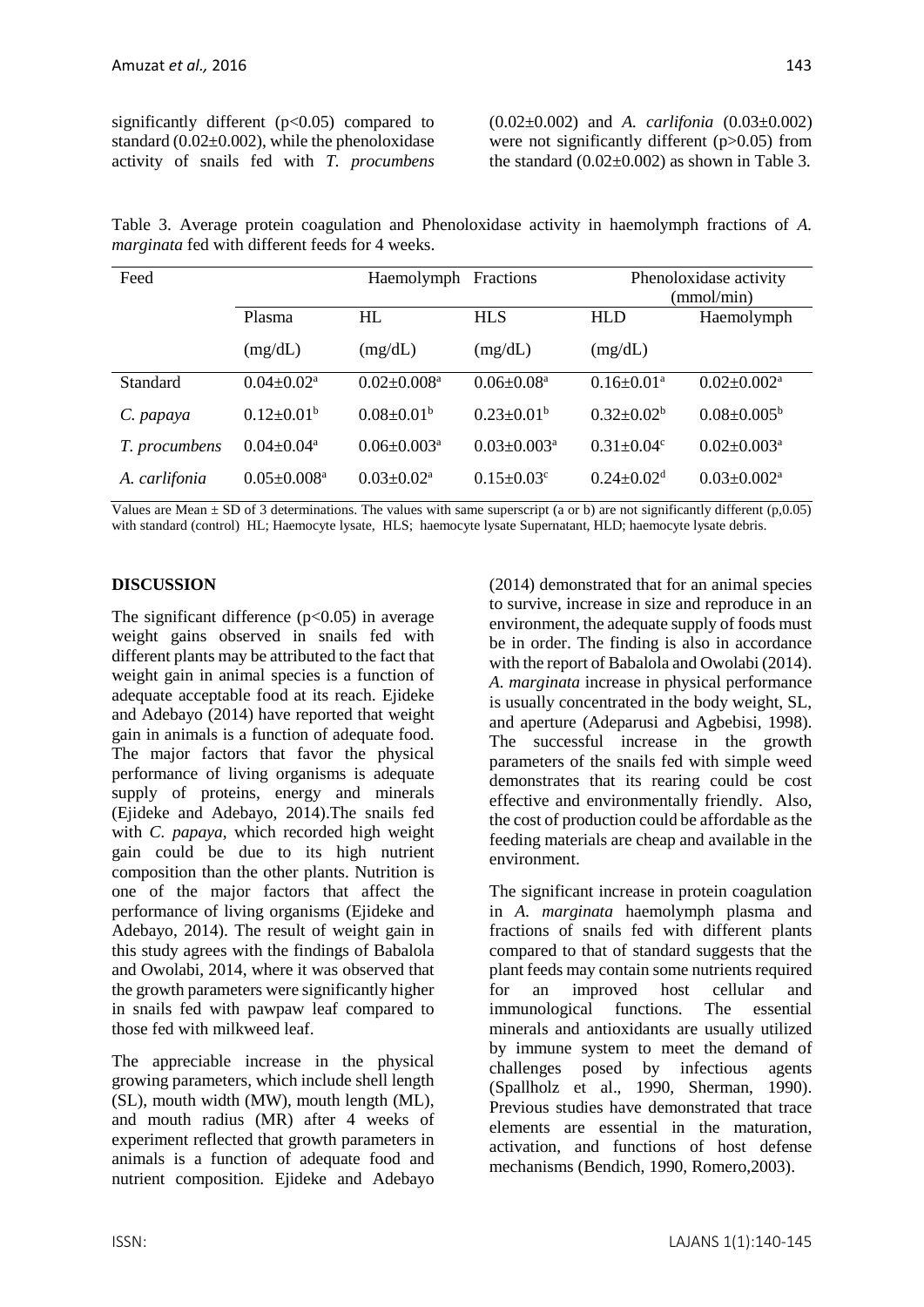High levels of Phenoloxidase activity observed in *A. marginata* haemolymph of snails fed with different plants compared with standard may indicate that defense mechanisms in snails are sensitive to changes in availability of different chemical components in plant. It has been demonstrated that defense mechanisms in snail are susceptible to changes in environmental factors, such as temperature, salinity, dissolved oxygen, food availability, and presence of pollutants (Matozzo et al., 2005, Monari et al., 2005). Phenoloxidase is a member of tyrosinase group, the main function of which is to oxidize phenols and initiates the activation of melanogeneses in invertebrates (Lee and Sodarholl, 2001). The encapsulation of multicellular pathogens, repairing tissues and defending against other pathogens such as bacteria, fungi, and viral agents are other functions of Phenoloxidase (Bendich, 1990, Romero, 2003).

## **Conclusion**

The consumption of foods with adequate nutritional properties by animal species, which are known to help combat pathogenic diseases are well documented. In this study, all plants used for feeding gave higher weight gain and growth performance of the snails fed, and enhanced the innate immune parameters in snail haemolymph. However, C. papaya looks more promising in enhancing the innate immune system in this animal species. This study has demonstrated that different plants have a significant effect on the growth performance and immune response of *Archachatina marginata* with the snail performing better when fed with pawpaw leaf. Pawpaw leaf is therefore, recommended to snail farmers in the rural areas of Nigeria for optimum growth and improved immune response to pathogenic attack in order to enhance their survival. Pawpaw leaf could also be used as a cheap source of feed to *Archachatina marginata.*

#### **Acknowledgements**

The authors appreciate the effort of Biochemistry Department, IBB University for providing facilities for this study. The support and provision of endotoxin by Dr. Salawu Musa of the Department of Biochemistry, University of Ilorin, Ilorin, Kwara state, Nigeria is highly appreciated

#### **REFERENCES**

- Ademolu, K.O., Idowu, A.B., Agbelusi, O.M. (2006). Effect of stock taking density on the growth and haemolymph biochemical value of *A. marginata*.Afr, J. Biotech..8(12); 2908-2910.
- Adeparusi, T.O., Agbelusi, E.A. (1998). Effect of some plant food materials on growth rate of African giant land snail (*A. marginata*). J. Appl. Ani. Res. 12; 121-124.
- Agbogidi, O.M., Okonta, B.C., Ezeana, E.L. (2008). Effects of two edible fruits on the growth performance of African giant land snail (*A. marginata* Swainson). J.Agric. Biol. Sci, 3; 26-29.
- Agbogidi, O.M., Okonta, B.C. (2011). Reducing poverty through snail farming in Nigeria. Agric. Biol. J. North America. 2(1); 169-172.
- Baba, K.M., Adeleke, M.T. (2006).Profitability of snail production in Osun State, Nigeria, J.Agric. Food Sci.4; 147-155.
- Babalola,O., Owolabi, E. (2014). Comparative evaluation of performance of snails *A. marginata* fed milk leaf as against pawpaw leaf and concentrate assole feed. Impact J. 2; 137-144.
- Begum, N., Matsumoto, M., Tsuji, S., Toyoshima, K., Seya T. (2000). The primary host defense system across humans, flies and plants. Curr. Tr. In Immunology. 3; 59- 74.
- Bendich, A. (1990). Antioxidant micronutrients and immune responses.Ann. N.Y. Acad. Sci. 587; 180.
- Bindelle, J., Kinsama, A., Picron P., Umba di M' Balu, J., Kindele E., Buldgen A. (2009). Nutritive value of unconventional fibrous ingreients fed to guinea pigs in the Democratic Republic of Congo. Tropical Animal Health and Production. 41, 1731- 1740.
- Cerenius L., Soderhall, K (2004). The prophenoloxidase-activating system in